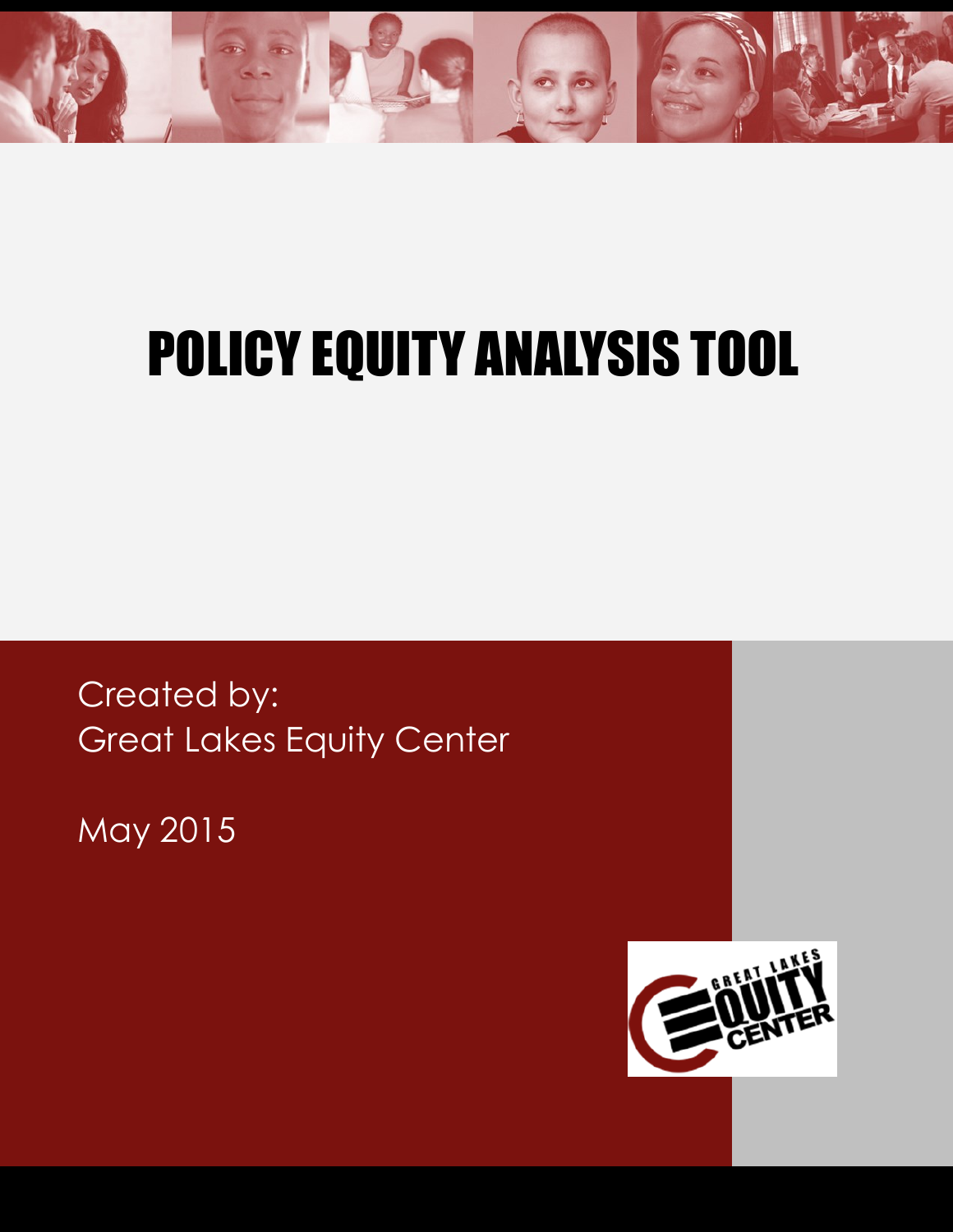

## **About Great Lakes Equity Center**

Great Lakes Equity Center is one of ten regional Equity Assistance Centers funded by the U.S. Department of Education under Title IV of the 1964 Civil Rights Act. The Center serves the public educational agencies in Illinois, Indiana, Michigan, Minnesota, Ohio, and Wisconsin by providing a wide range of technical assistance supports.

The mission of the Center is, to ensure equity in student access to and participation in high quality, research-based education by expanding states' and school systems' capacity to provide robust, effective opportunities to learn for all students, regardless of and responsive to race, sex, and national origin, and to reduce disparities in educational outcomes among and between groups.



## **About This Tool**

This review guide outlines six analytical domains to support the examination of regulatory documents (e.g., policies and procedures) with a particular focus on educational equity. Its purpose is to provide a process and tool by which stakeholders can engage in critical examination of and reflection on the policies that shape and inform daily practices.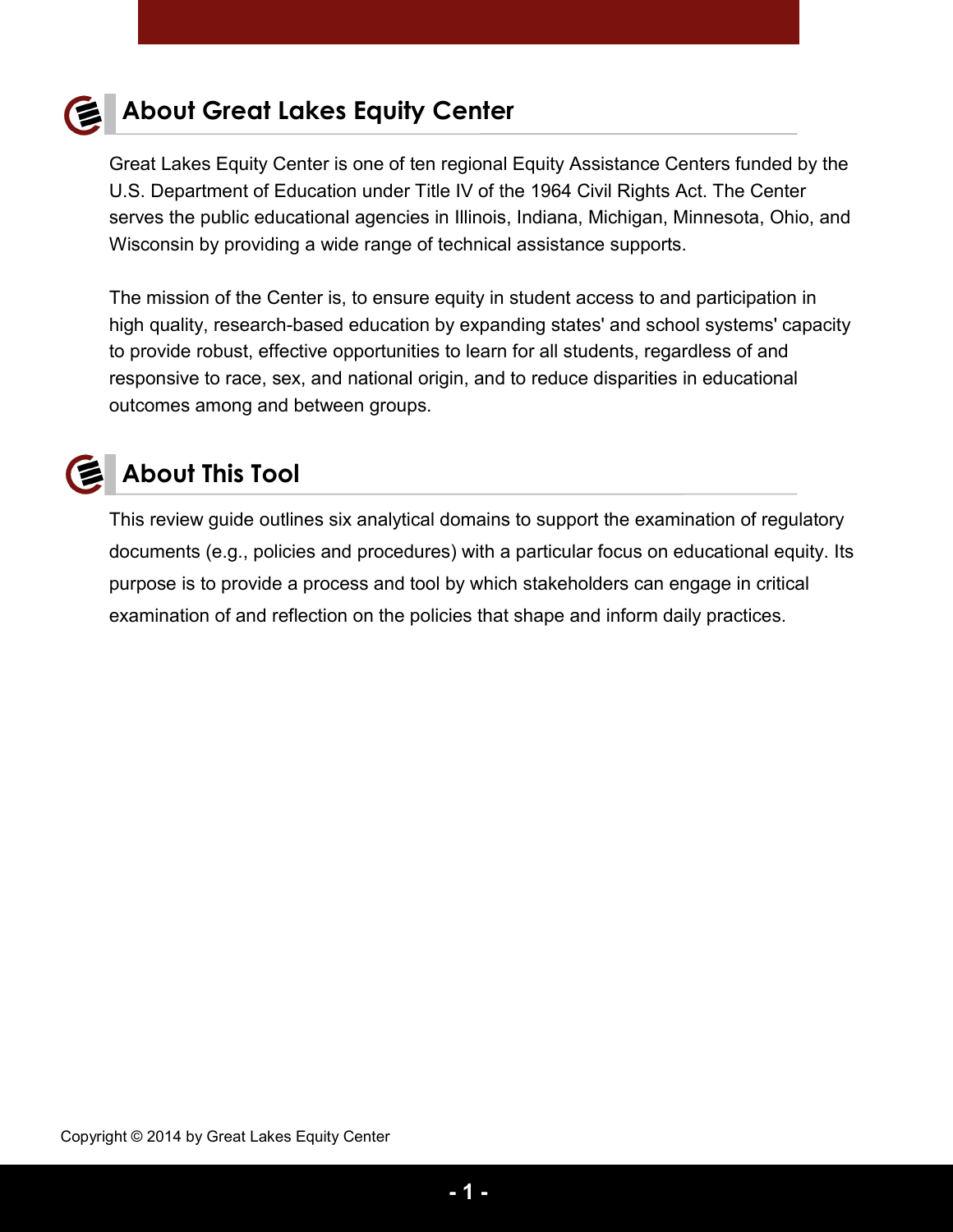#### **Preparing to engage in Critical Reflection**

To prepare for critical reflection on policies, consider the following key framing questions:

- **1. What is the intent behind the policy being reviewed?**
- **2. What social constructions does this policy embrace?**
- **3. Who benefits from the way things are and who does not? (Freire, 1998)**
- **4. What actions will redress the inequities we see in our policies? (Kozleski & Waitoller, 2010)**

#### **Policy Review Instructions:**

For each item, rate the extent to which the policy being reviewed reflects the policy review domain. Provide a rationale statement to support your rating. Propose a modification, addition or deletion to the policy related to the domain for changing, improving or enhancing the policy. Indicate whether the proposed change is a recommendation (revision needed to adequately address the domain) or a consideration (revision that would reflect best practice).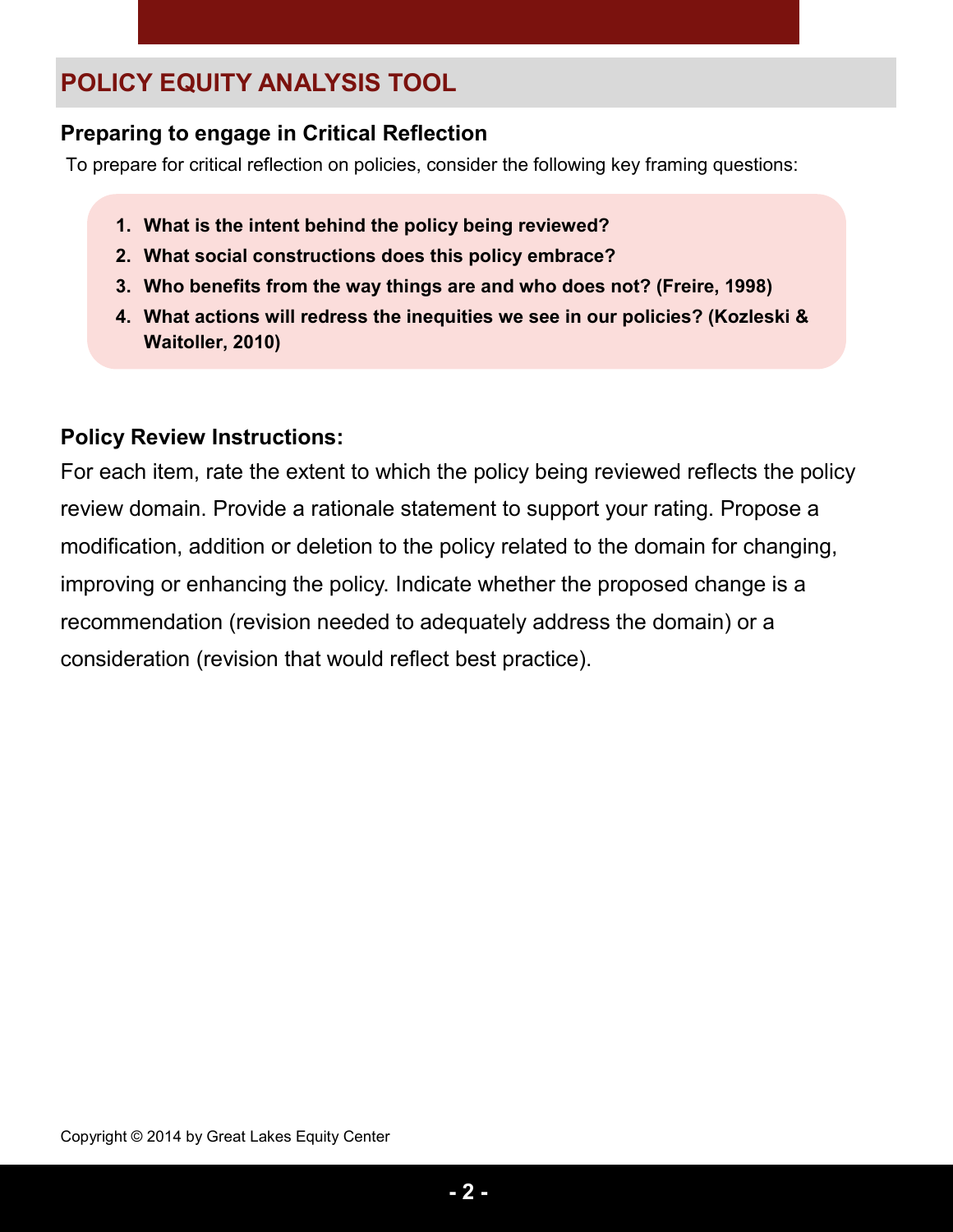| <b>LEGAL</b>                                                                     |                                    |                 |                              |                             |
|----------------------------------------------------------------------------------|------------------------------------|-----------------|------------------------------|-----------------------------|
| Rate the extent to which the policy:                                             | <b>To A Great</b><br><b>Extent</b> | <b>Somewhat</b> | <b>Very</b><br><b>Little</b> | <b>Not At</b><br><b>All</b> |
| Satisfies/meets relevant legal mandates (e.g. Title<br>IX, IDEA, Title III etc.) |                                    |                 |                              |                             |
| <b>Rationale/ Explanation:</b>                                                   |                                    |                 |                              |                             |
|                                                                                  |                                    |                 |                              |                             |
| Recommendation or $\Box$ Consideration<br>$\Box$                                 |                                    |                 |                              |                             |

Copyright © 2014 by Great Lakes Equity Center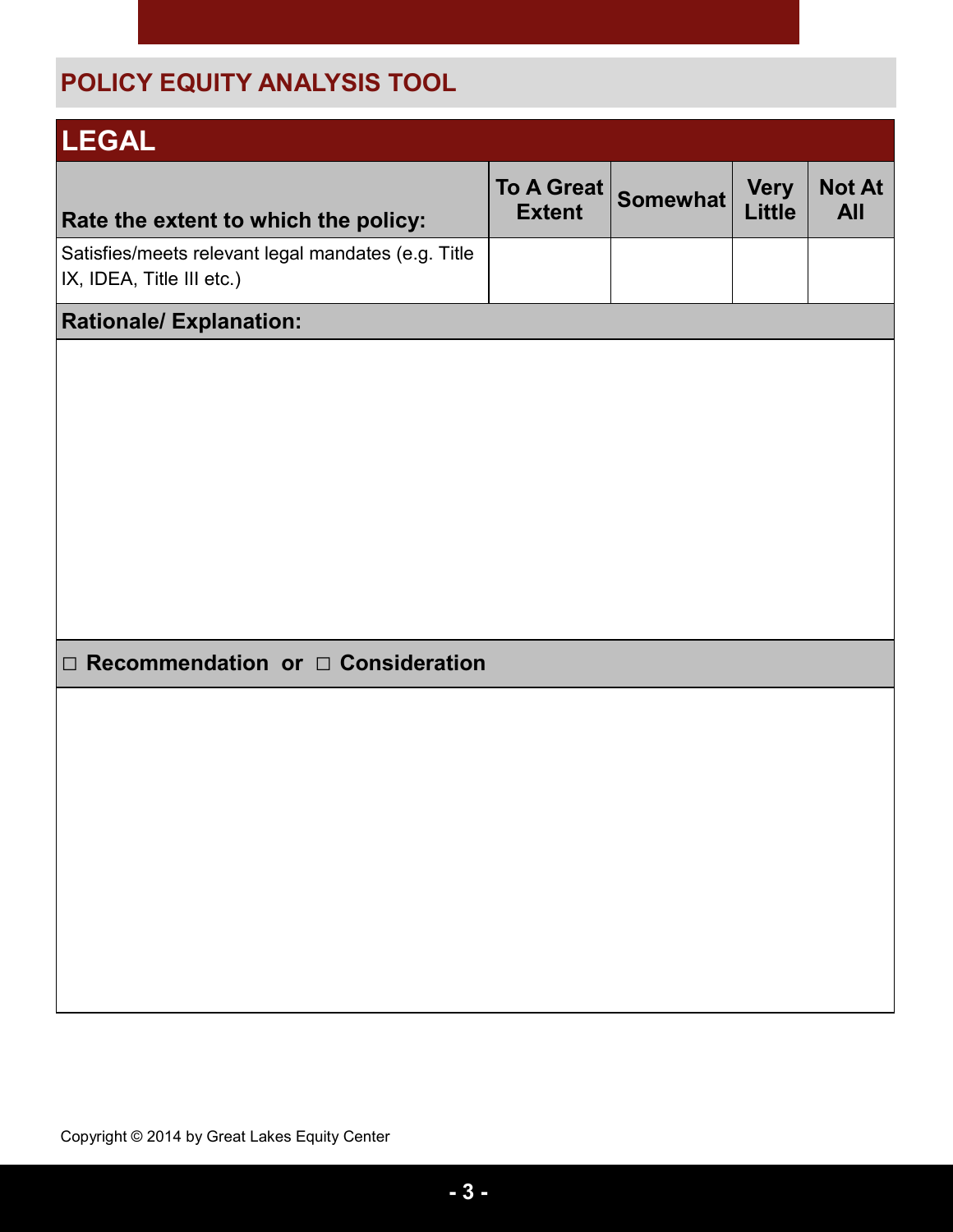| <b>RESEARCH BASE</b>                                                                                                       |                             |          |                              |                             |  |
|----------------------------------------------------------------------------------------------------------------------------|-----------------------------|----------|------------------------------|-----------------------------|--|
| Rate the extent to which the policy:                                                                                       | To A Great<br><b>Extent</b> | Somewhat | <b>Very</b><br><b>Little</b> | <b>Not At</b><br><b>All</b> |  |
| Reflects principles derived from scholarly research<br>that will likely bring about effective outcomes for all<br>students |                             |          |                              |                             |  |
| <b>Rationale/ Explanation:</b>                                                                                             |                             |          |                              |                             |  |
|                                                                                                                            |                             |          |                              |                             |  |

#### **□ Recommendation or □ Consideration**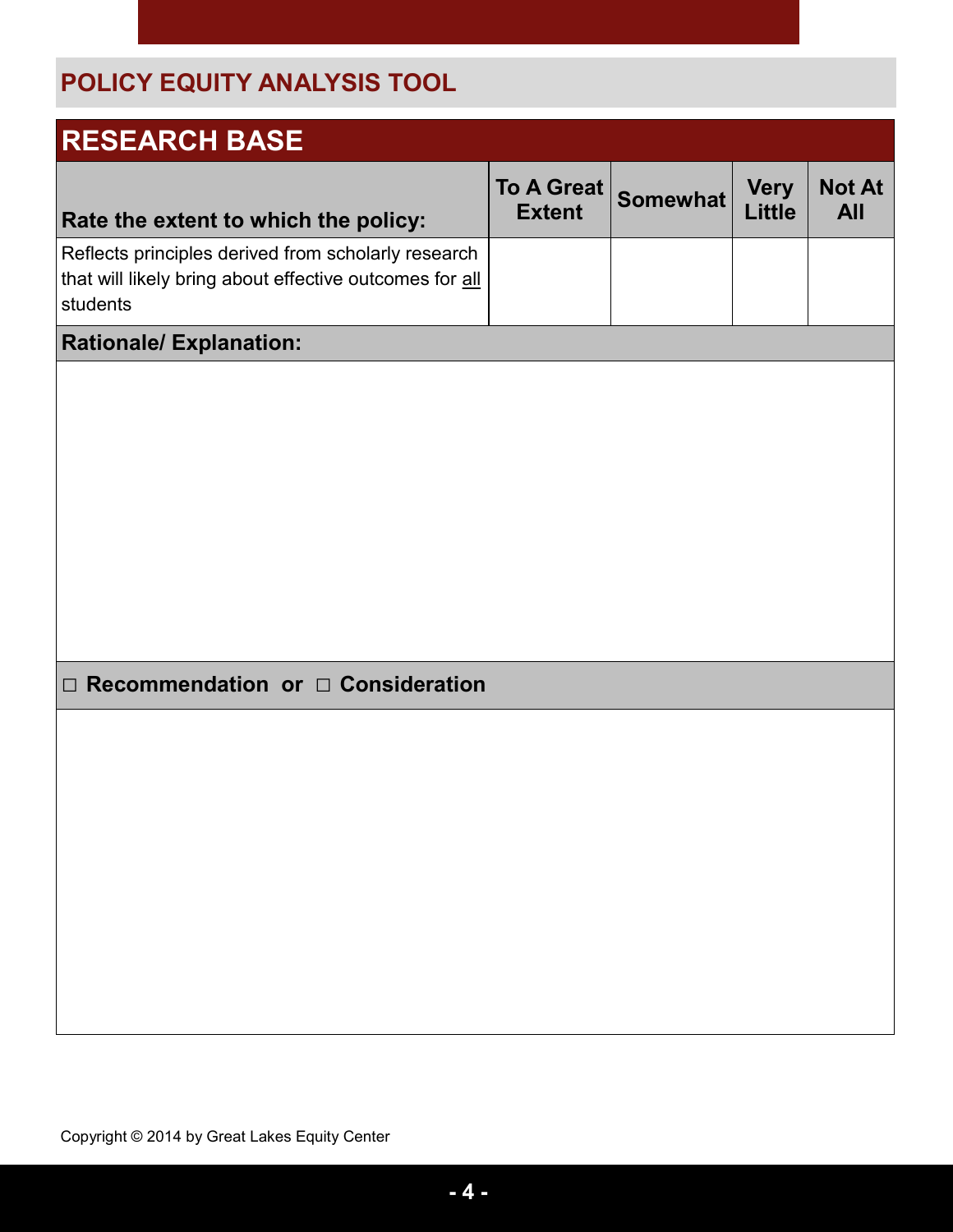| <b>RESPONSIVE TO CONTEXT</b>                                                                                                                                      |                                    |                 |                              |                             |
|-------------------------------------------------------------------------------------------------------------------------------------------------------------------|------------------------------------|-----------------|------------------------------|-----------------------------|
| Rate the extent to which the policy:                                                                                                                              | <b>To A Great</b><br><b>Extent</b> | <b>Somewhat</b> | <b>Very</b><br><b>Little</b> | <b>Not At</b><br><b>All</b> |
| Responds to the current district/school context and<br>issues                                                                                                     |                                    |                 |                              |                             |
| Enumerates specific student groups to be<br>responsive to students who have been historically<br>marginalized in school settings                                  |                                    |                 |                              |                             |
| Addresses disparities in treatment between and<br>among student groups (i.e. disproportionality in<br>participation and outcomes of particular student<br>groups) |                                    |                 |                              |                             |
| <b>Rationale/ Explanation:</b>                                                                                                                                    |                                    |                 |                              |                             |
|                                                                                                                                                                   |                                    |                 |                              |                             |
| $\Box$ Recommendation or $\Box$ Consideration                                                                                                                     |                                    |                 |                              |                             |
|                                                                                                                                                                   |                                    |                 |                              |                             |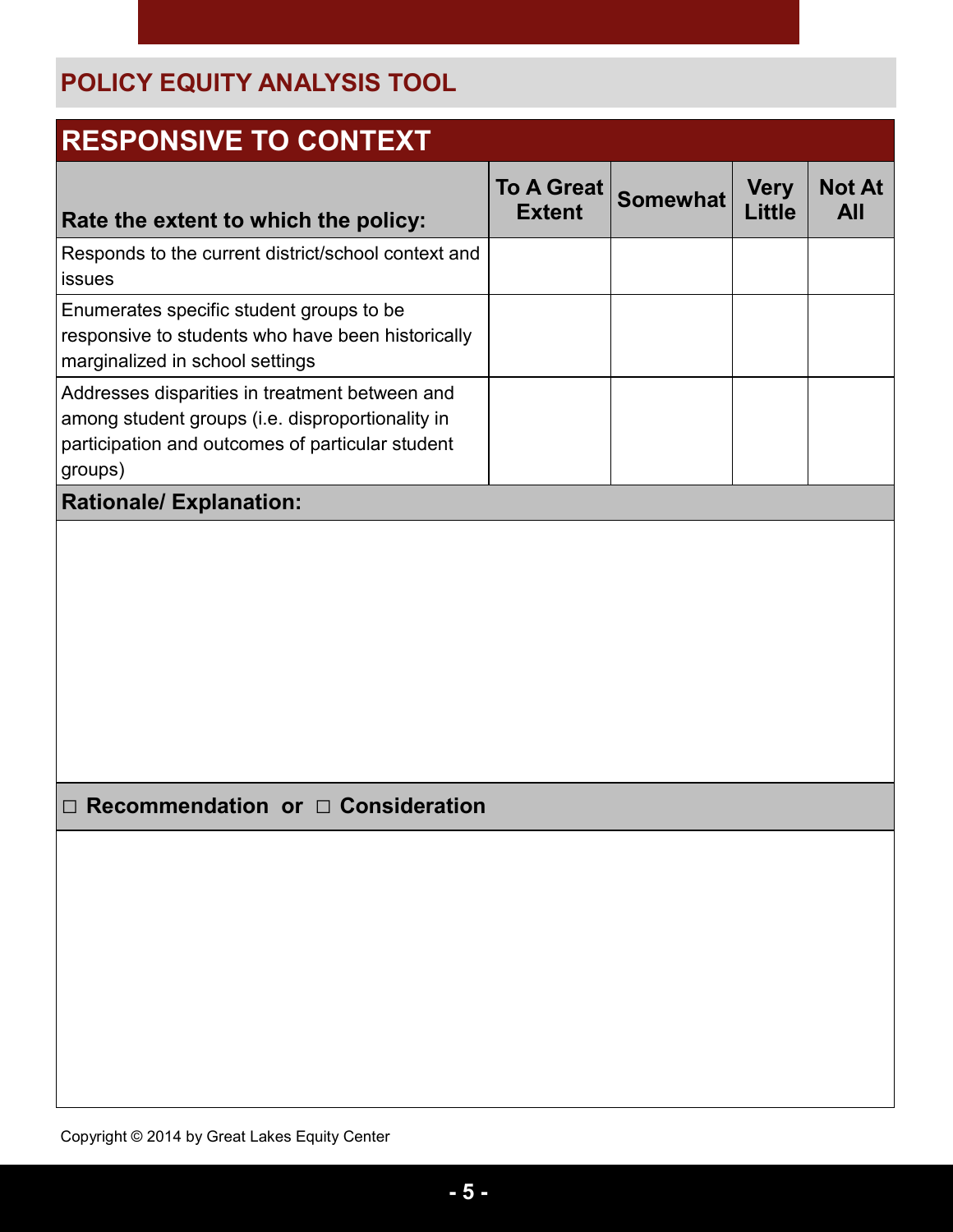| <b>EFFICIENT</b>                                                                                                                |                             |                 |                              |                             |
|---------------------------------------------------------------------------------------------------------------------------------|-----------------------------|-----------------|------------------------------|-----------------------------|
| Rate the extent to which the policy:                                                                                            | To A Great<br><b>Extent</b> | <b>Somewhat</b> | <b>Very</b><br><b>Little</b> | <b>Not At</b><br><b>All</b> |
| Provides or call for, the development of procedures<br>that delineate use of personnel, time, financial, and<br>other resources |                             |                 |                              |                             |
| <b>Rationale/Explanation:</b>                                                                                                   |                             |                 |                              |                             |
|                                                                                                                                 |                             |                 |                              |                             |

#### **□ Recommendation or □ Consideration**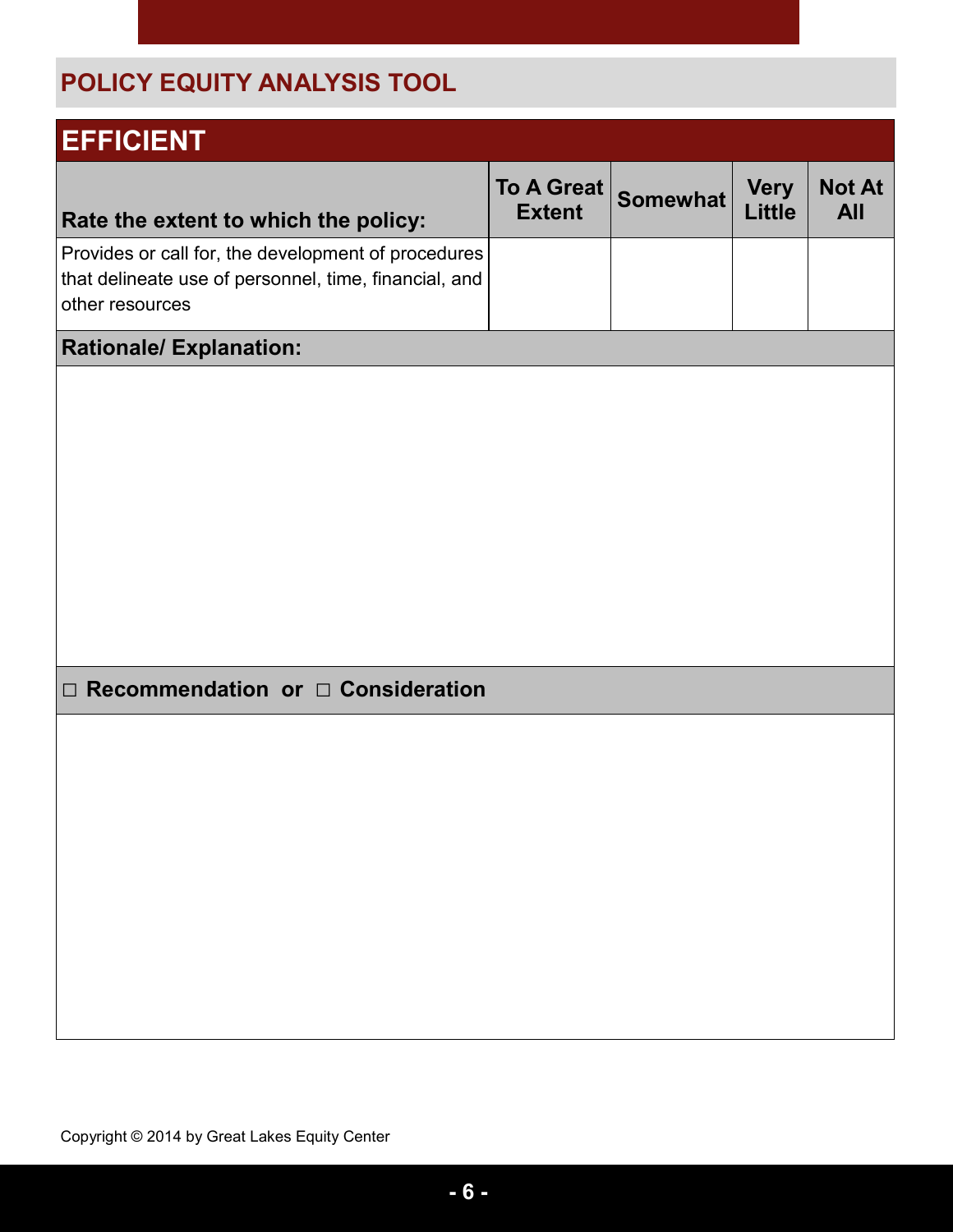| <b>EDUCATIVE</b>                                                                                                                                                                             |                             |                 |                       |                             |
|----------------------------------------------------------------------------------------------------------------------------------------------------------------------------------------------|-----------------------------|-----------------|-----------------------|-----------------------------|
| Rate the extent to which the policy:                                                                                                                                                         | To A Great<br><b>Extent</b> | <b>Somewhat</b> | <b>Very</b><br>Little | <b>Not At</b><br><b>All</b> |
| Adequately informs stakeholders about the<br>rationale, purpose and scope of its application for<br>appropriate decision-making and practice (i.e.,<br>afford and constrain decision making) |                             |                 |                       |                             |
| Provides examples of behaviors the demonstrate<br>violation of the policy and examples of behaviors<br>demonstrating compliance                                                              |                             |                 |                       |                             |
| <b>Rationale/ Explanation:</b>                                                                                                                                                               |                             |                 |                       |                             |
|                                                                                                                                                                                              |                             |                 |                       |                             |

#### **□ Recommendation or □ Consideration**

Copyright © 2014 by Great Lakes Equity Center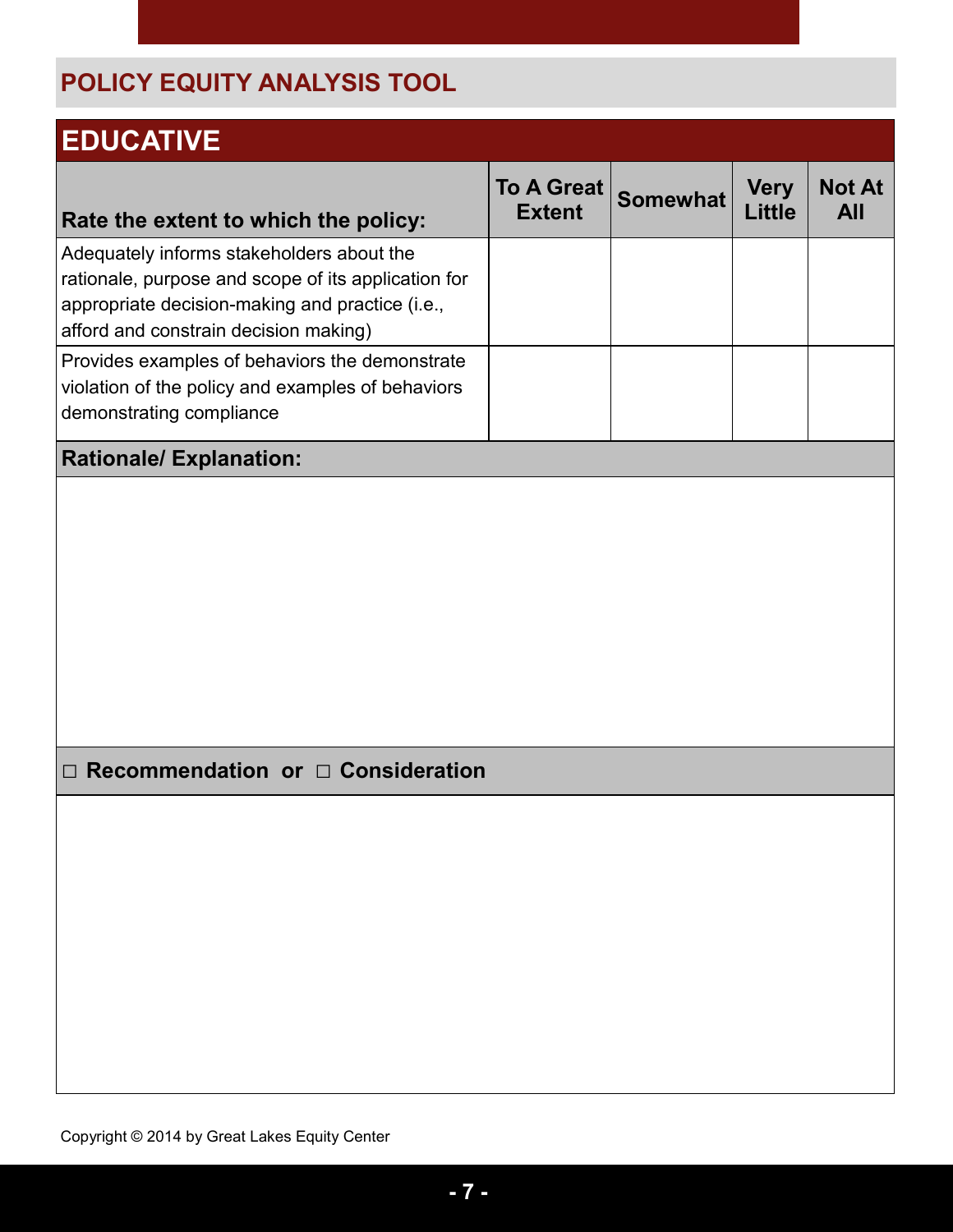| <b>ACCOUNTABLE</b>                                                      |                             |                 |                              |                             |
|-------------------------------------------------------------------------|-----------------------------|-----------------|------------------------------|-----------------------------|
| Rate the extent to which the policy:                                    | To A Great<br><b>Extent</b> | <b>Somewhat</b> | <b>Very</b><br><b>Little</b> | <b>Not At</b><br><b>All</b> |
| Specifies responsibilities and provide clear lines of<br>accountability |                             |                 |                              |                             |
| <b>Rationale/ Explanation:</b>                                          |                             |                 |                              |                             |
|                                                                         |                             |                 |                              |                             |
|                                                                         |                             |                 |                              |                             |
|                                                                         |                             |                 |                              |                             |
|                                                                         |                             |                 |                              |                             |
|                                                                         |                             |                 |                              |                             |
|                                                                         |                             |                 |                              |                             |
|                                                                         |                             |                 |                              |                             |
|                                                                         |                             |                 |                              |                             |
| Recommendation or $\Box$ Consideration<br>$\Box$                        |                             |                 |                              |                             |
|                                                                         |                             |                 |                              |                             |
|                                                                         |                             |                 |                              |                             |
|                                                                         |                             |                 |                              |                             |
|                                                                         |                             |                 |                              |                             |
|                                                                         |                             |                 |                              |                             |
|                                                                         |                             |                 |                              |                             |
|                                                                         |                             |                 |                              |                             |
|                                                                         |                             |                 |                              |                             |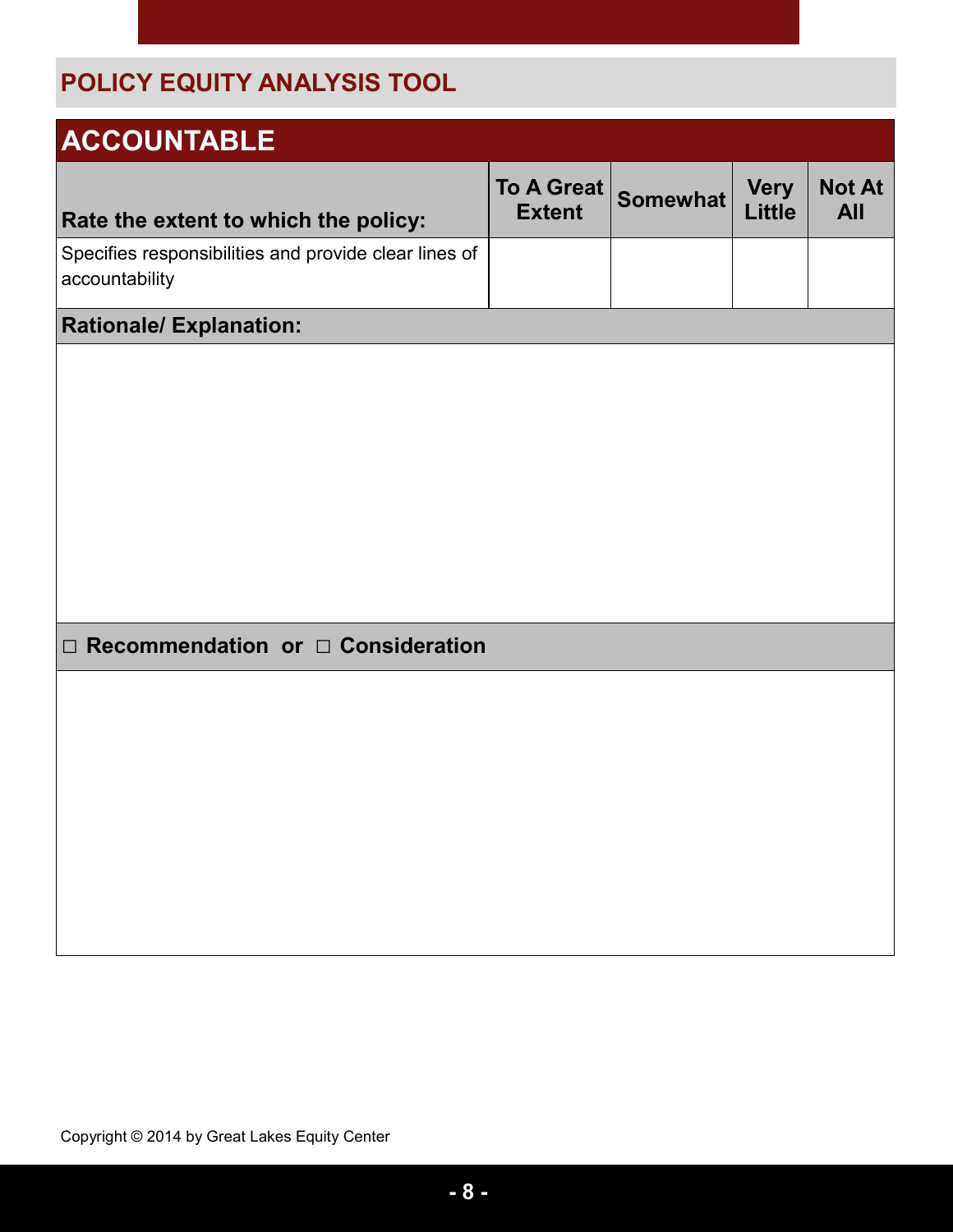## **OVERALL SUMMATIVE STATEMENT**

*Drawing across your ratings, to what extent will this policy produce results that meet authentic needs (i.e. will the policy practices result in the desired outcomes), AND to what extent is its implementation clear and feasible?*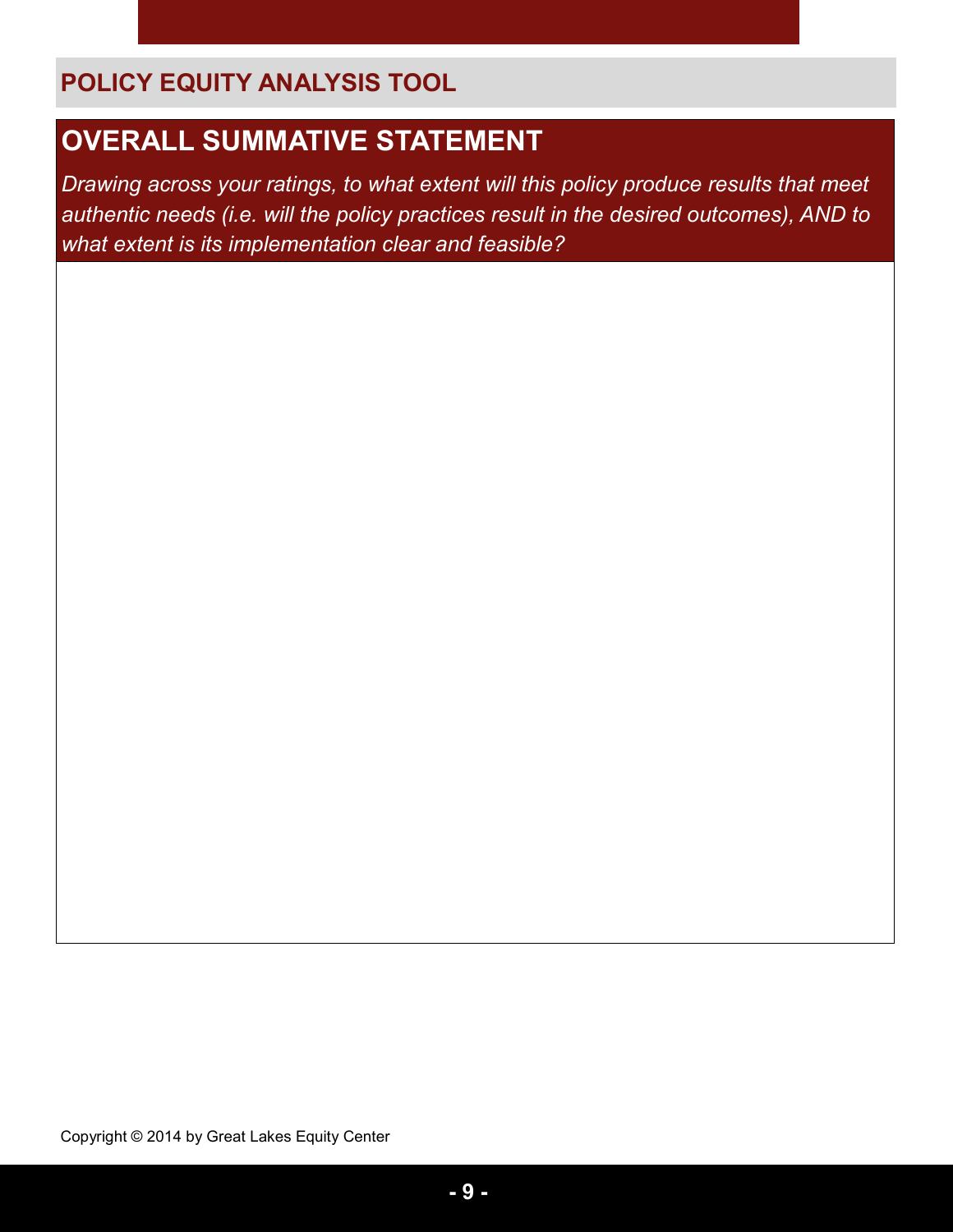#### **References** (ź

- Defense, L. L. (2001). A Guide to Effective Statewide Laws: Policies: Preventing Discrimination Against LGBT Students in K-12 Schools. ERIC Clearinghouse.
- Kozleski, E.B.., & Skelton, S.M. (2007). Culturally Responsive Leadership [PowerPoint slides]. Retrieved from the National Center for Culturally Responsive Systems.
- McLaughlin,I., & Mongeon,.DJ.(2012). Change Lab Solutions. Eight Essential Elements for Strong Public Health Policies. [PowerPoint slides]. Retrieved from: http:// changelabsolutions.org/sites/default/files/documents/ Eight\_Essential\_Elements\_for\_Strong\_Public\_Health\_20120113.pdf
- New Jersey Department of Education, (2011). Model policy and guidance for prohibiting harassment, intimidation, and bullying on school property, at school-sponsored functions and on school buses. Retrieved from: http://www.state.nj.us/education/ parents/bully.pdf
- Russell, S. T., Kosciw, J., Horn, S., & Saewyc, E. (2010). Safe Schools Policy for LGBTQ Students. Social Policy Report. Volume 24, Number 4. Society for Research in Child Development.
- Skiba, R. J. (2000). Zero tolerance, zero evidence. An analysis of school disciplinary practice (Policy Research Report SRS2): Indiana Education Policy Center.